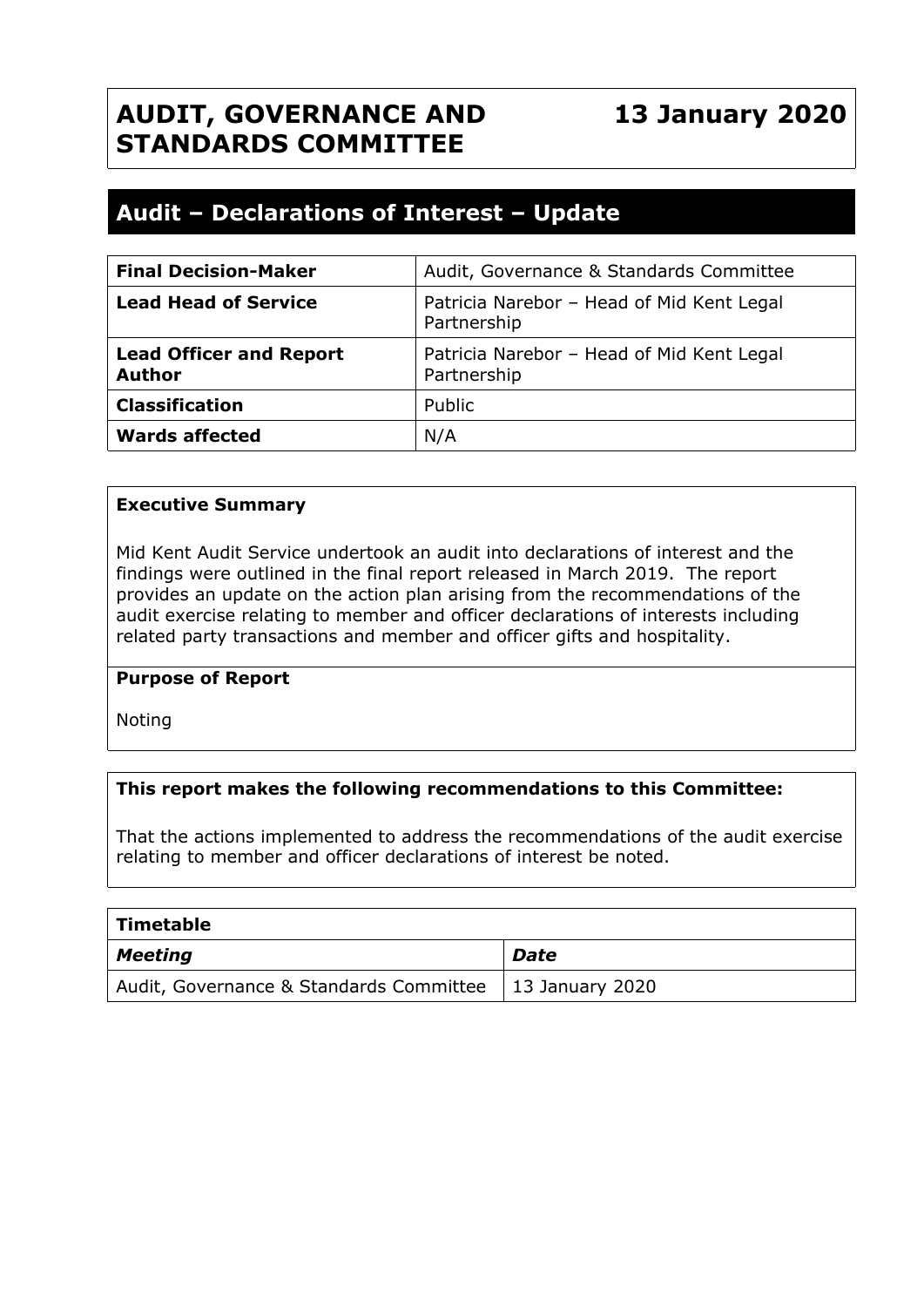# **Audit – Declarations of Interest – Update**

#### **1. CROSS-CUTTING ISSUES AND IMPLICATIONS**

| <b>Issue</b>                                           | <b>Implications</b>                                                                                                                                                                                                                                                                                                                            | Sign-off                                                               |
|--------------------------------------------------------|------------------------------------------------------------------------------------------------------------------------------------------------------------------------------------------------------------------------------------------------------------------------------------------------------------------------------------------------|------------------------------------------------------------------------|
| <b>Impact on</b><br>Corporate<br><b>Priorities</b>     | The recommendation and the agreed action<br>plans will contribute to the Council achieving<br>the strategic plan objective of a "thriving"<br>place" by ensuring that the Council's<br>Constitutional requirements are administered<br>and adhered to for the proper administration<br>of the Council and to address risks which may<br>arise. | Patricia<br>Narebor<br><b>Head of Mid</b><br>Kent Legal<br>Partnership |
| <b>Cross</b><br><b>Cutting</b><br><b>Objectives</b>    | We do not expect the recommendations will<br>directly impact the Council's cross cutting<br>objectives                                                                                                                                                                                                                                         | Patricia<br>Narebor<br>Head of Mid<br>Kent Legal<br>Partnership        |
| <b>Risk</b><br><b>Management</b>                       | The report introduces no risks that require<br>separate description in the Council's risk<br>registers, nor materially impacts any<br>currently described.                                                                                                                                                                                     | Jen Warrillow<br>Audit<br>Manager                                      |
| <b>Financial</b>                                       | The proposals have no direct financial<br>implications. The work of the Audit<br>Governance and Standards Committee<br>contributes towards strong financial<br>governance in the Council.                                                                                                                                                      | Section 151<br>Officer &<br><b>Finance Team</b>                        |
| <b>Staffing</b>                                        | We will deliver the recommendations with our<br>current staffing.                                                                                                                                                                                                                                                                              | Patricia<br>Narebor<br>Head of Mid<br>Kent Legal<br>Partnership        |
| Legal                                                  | The Accounts and Audit Regulations 2015<br>require the Council to have a sound system<br>of control which includes arrangements for<br>the management of risk. This report is part<br>of those arrangements and is designed to<br>ensure that the appropriate controls are<br>effective.                                                       | Patricia<br>Narebor<br>Head of Mid<br>Kent Legal<br>Partnership        |
| <b>Privacy and</b><br><b>Data</b><br><b>Protection</b> | There are no privacy and data protection<br>implications with this proposal.                                                                                                                                                                                                                                                                   | Policy and<br>Information<br>Team                                      |
| <b>Equalities</b>                                      | This report does not describe circumstances<br>which require an Equality Impact Needs<br>Assessment.                                                                                                                                                                                                                                           | Equalities and<br>Corporate<br>Policy Officer                          |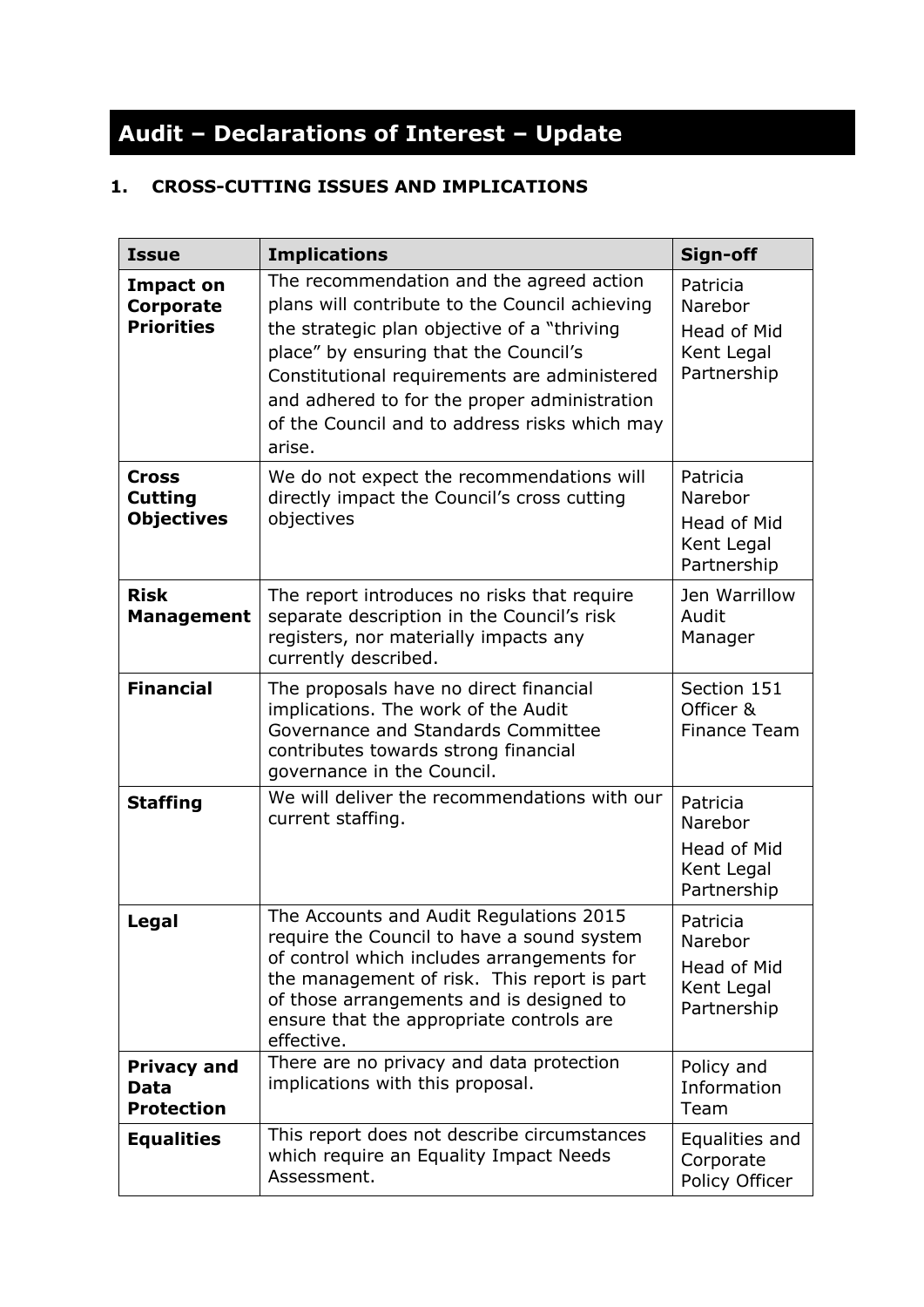| <b>Public</b><br><b>Health</b>      | This report does not impact on population<br>health or that of individuals. | <b>Public Health</b><br>Officer          |
|-------------------------------------|-----------------------------------------------------------------------------|------------------------------------------|
| <b>Crime and</b><br><b>Disorder</b> | There are no crime and disorder implications<br>for this report.            | Patricia<br>Narebor                      |
|                                     |                                                                             | Head of Mid<br>Kent Legal<br>Partnership |
| <b>Procurement</b>                  | There are no procurement implications for<br>this report.                   | Patricia<br>Narebor                      |
|                                     |                                                                             | Head of Mid<br>Kent Legal<br>Partnership |

#### **2. INTRODUCTION AND BACKGROUND**

- 2.1 The Audit, Governance & Standards Committee is required to monitor audit activity (internal and external), review and comment on the effectiveness of the Council's regulatory framework and review and approve the Council's annual statements of accounts and scrutinise associated strategy and policy. This report provides an update on the implementation of the recommended actions arising from the audit exercise undertaken in relation to member and officer declarations of interest. A summary of the audit findings was provided at the Audit, Governance and Standards Committee meeting on 30 July 2019.
- 2.2 The audit focused on the following declarations and concluded that some areas had a weak audit rating:
- 2.3 **Members Declaration of Interest** The audit testing established that the processes in place in relation to Member declarations of interest, Member Related Party Transactions and Officer and Member Gifts and Hospitality are generally effective, with some areas of minor improvement. This includes some Member failure to return completed disclosable pecuniary interests forms within the statutory deadline.
- 2.4 **Officer Declarations of Interests** The audit testing established that all new employees are asked to submit their declaration of interests to HR as part of the corporate induction processes and these forms are stored on the employee's personnel file. However, the forms are not reviewed by line managers or the Council's monitoring officer. Additionally, there is no effective declaration of interest process in place for existing Council employees.
- 2.5 The following action plans were recommended and implemented by

#### **MEMBERS:**

**Recommendation 1: Members Declaration of Interests - to collect and publish all Member declarations of interest on the Council's website, and introduce an escalation process for outstanding forms.**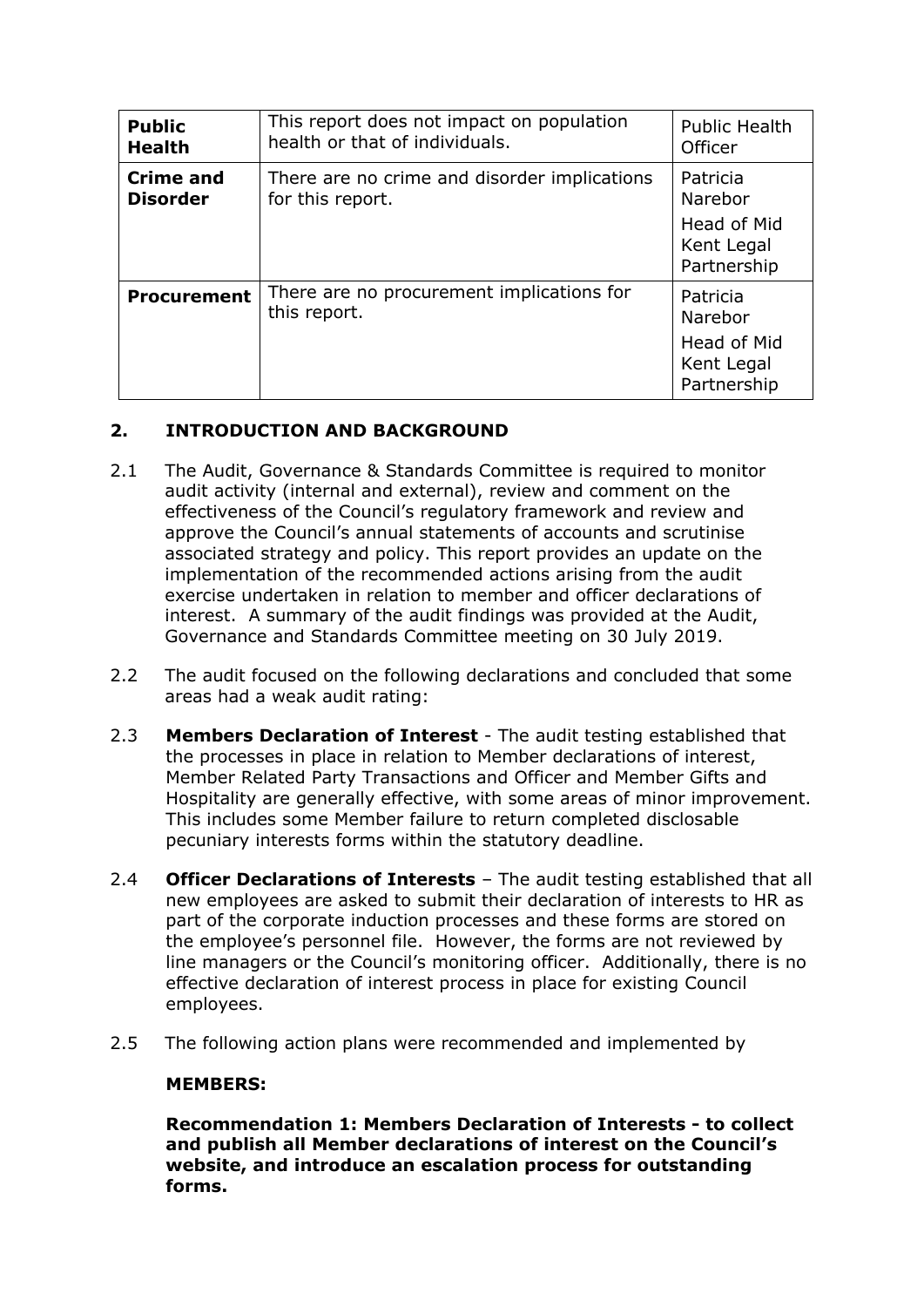To address member failure to return declarations, Members were required to update their declarations. An escalation process of informing political party group leaders (for outstanding forms) was introduced and implemented. As at November 2019, all Members of the Borough Council had updated their declarations of interest and the online members' register of interests updated.

#### **Recommendation 3: Members Related-Party Transactions – Introduce an escalation process for outstanding related party transaction forms.**

Further follow up work was undertaken together with escalation to group leaders. There has been a significant increase in the number of related party transaction forms which have now been received. A guidance note has been prepared to update Members that the completed related party transaction form must be returned by the end of each April in relation to declarations for the preceding financial year to enable this element to be considered as part of the audit exercise.

**Recommendation 4: Member Gifts and Hospitality declarations** – The audit exercise established that no members have declared gifts or hospitality since May 2018

It was recommended that a process whereby Members receive periodic reminders of their obligation to declare all gifts and hospitality in excess of £100 be introduced.

A guidance note was circulated to all Members together with reminders to the group leaders regarding Members' obligations.

#### **OFFICERS**

**Recommendation 2: Officer Declarations of Interests** - The audit exercise established that there was no evidence of declarations of interests for officers being routinely collected or subject to review.

It was recommended that the responsibility for management and oversight of officer declarations of interest be reviewed. Introduce and embed a process for collecting and reviewing officer declarations (including shared service officers) periodically as required by the Constitution.

Guidance was issued to all officers explaining the process for declaring interests. Officers will be required to return their declarations on a biannual basis. With a view to embedding the system, an online return process is being arranged to enable forms to be completed electronically.

**Recommendation 5: Officer Gifts and Hospitality declarations** - The audit exercise established that inconsistent formatting and recording between directorate leads to discrepancies in the nature and detail of recording.

It was recommended that the officer gifts and hospitality registers be standardised to ensure consistency of declarations. Further a register be introduced to cover shared service officers.